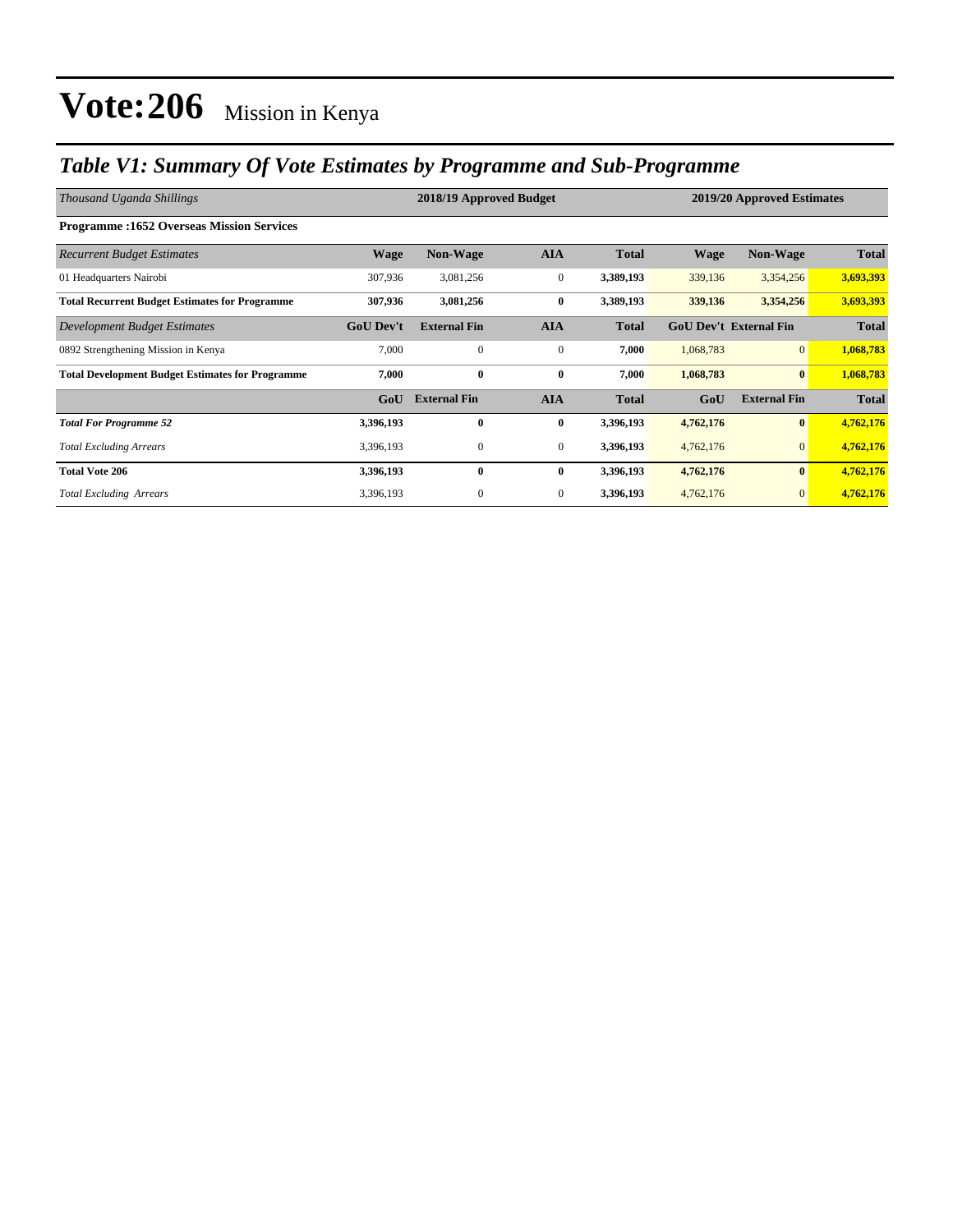## *Table V2: Summary Vote Estimates by Item*

| Thousand Uganda Shillings                                 | 2018/19 Approved Budget |                     |              |              | 2019/20Approved Estimates |                     |              |  |
|-----------------------------------------------------------|-------------------------|---------------------|--------------|--------------|---------------------------|---------------------|--------------|--|
|                                                           | GoU                     | <b>External Fin</b> | <b>AIA</b>   | <b>Total</b> | GoU                       | <b>External Fin</b> | <b>Total</b> |  |
| <b>Employees, Goods and Services (Outputs Provided)</b>   | 3,389,193               | $\boldsymbol{0}$    | $\bf{0}$     | 3,389,193    | 3,693,393                 | $\pmb{0}$           | 3,693,393    |  |
| 211103 Allowances (Inc. Casuals, Temporary)               | 1,144,519               | $\bf{0}$            | $\bf{0}$     | 1,144,519    | 1,474,519                 | $\bf{0}$            | 1,474,519    |  |
| 211105 Missions staff salaries                            | 307,936                 | $\bf{0}$            | $\bf{0}$     | 307,936      | 339,136                   | $\mathbf{0}$        | 339,136      |  |
| 212201 Social Security Contributions                      | 20,979                  | $\bf{0}$            | $\bf{0}$     | 20,979       | 20,979                    | $\bf{0}$            | 20,979       |  |
| 213001 Medical expenses (To employees)                    | 117,184                 | $\bf{0}$            | $\bf{0}$     | 117,184      | 267,184                   | $\bf{0}$            | 267,184      |  |
| 221001 Advertising and Public Relations                   | 35,744                  | $\bf{0}$            | $\bf{0}$     | 35,744       | 35,744                    | $\bf{0}$            | 35,744       |  |
| 221002 Workshops and Seminars                             | 144,862                 | $\bf{0}$            | $\bf{0}$     | 144,862      | 114,862                   | $\bf{0}$            | 114,862      |  |
| 221007 Books, Periodicals & Newspapers                    | 21,382                  | $\bf{0}$            | $\bf{0}$     | 21,382       | 21,382                    | $\bf{0}$            | 21,382       |  |
| 221009 Welfare and Entertainment                          | 149,240                 | $\bf{0}$            | $\bf{0}$     | 149,240      | 149,240                   | $\bf{0}$            | 149,240      |  |
| 221011 Printing, Stationery, Photocopying and Binding     | 37,880                  | $\bf{0}$            | $\bf{0}$     | 37,880       | 37,880                    | $\bf{0}$            | 37,880       |  |
| 221012 Small Office Equipment                             | 11,690                  | $\bf{0}$            | $\bf{0}$     | 11,690       | 11,690                    | $\bf{0}$            | 11,690       |  |
| 222001 Telecommunications                                 | 56,092                  | $\bf{0}$            | $\bf{0}$     | 56,092       | 56,092                    | $\bf{0}$            | 56,092       |  |
| 222003 Information and communications technology<br>(ICT) | 10,704                  | $\bf{0}$            | $\bf{0}$     | 10,704       | 10,704                    | $\bf{0}$            | 10,704       |  |
| 223001 Property Expenses                                  | 4,693                   | $\bf{0}$            | $\bf{0}$     | 4,693        | 4,693                     | $\bf{0}$            | 4,693        |  |
| 223003 Rent – (Produced Assets) to private entities       | 299,689                 | $\bf{0}$            | $\bf{0}$     | 299,689      | 389,689                   | $\bf{0}$            | 389,689      |  |
| 223004 Guard and Security services                        | 170,636                 | $\bf{0}$            | $\bf{0}$     | 170,636      | 170,636                   | $\bf{0}$            | 170,636      |  |
| 223005 Electricity                                        | 38,619                  | 0                   | $\bf{0}$     | 38,619       | 38,619                    | $\bf{0}$            | 38,619       |  |
| 223006 Water                                              | 32,699                  | 0                   | $\bf{0}$     | 32,699       | 32,699                    | $\bf{0}$            | 32,699       |  |
| 226001 Insurances                                         | 42,272                  | $\bf{0}$            | $\bf{0}$     | 42,272       | 42,272                    | $\bf{0}$            | 42,272       |  |
| 227001 Travel inland                                      | 79,309                  | $\bf{0}$            | $\bf{0}$     | 79,309       | 92,309                    | $\bf{0}$            | 92,309       |  |
| 227002 Travel abroad                                      | 102,286                 | $\bf{0}$            | $\bf{0}$     | 102,286      | 102,286                   | $\bf{0}$            | 102,286      |  |
| 227003 Carriage, Haulage, Freight and transport hire      | 73,617                  | $\bf{0}$            | $\bf{0}$     | 73,617       | 73,617                    | $\mathbf{0}$        | 73,617       |  |
| 227004 Fuel, Lubricants and Oils                          | 32,058                  | $\bf{0}$            | $\bf{0}$     | 32,058       | 32,058                    | $\bf{0}$            | 32,058       |  |
| 228001 Maintenance - Civil                                | 415,000                 | $\bf{0}$            | $\bf{0}$     | 415,000      | 115,000                   | $\bf{0}$            | 115,000      |  |
| 228002 Maintenance - Vehicles                             | 40,104                  | $\bf{0}$            | $\bf{0}$     | 40,104       | 60,104                    | $\bf{0}$            | 60,104       |  |
| <b>Investment</b> (Capital Purchases)                     | 7,000                   | $\bf{0}$            | $\bf{0}$     | 7,000        | 1,068,783                 | $\bf{0}$            | 1,068,783    |  |
| 312101 Non-Residential Buildings                          | $\bf{0}$                | $\pmb{0}$           | $\bf{0}$     | $\bf{0}$     | 1,068,783                 | $\bf{0}$            | 1,068,783    |  |
| 312202 Machinery and Equipment                            | 7,000                   | $\bf{0}$            | $\bf{0}$     | 7,000        | $\bf{0}$                  | $\bf{0}$            | $\bf{0}$     |  |
| <b>Grand Total Vote 206</b>                               | 3,396,193               | $\bf{0}$            | $\bf{0}$     | 3,396,193    | 4,762,176                 | $\bf{0}$            | 4,762,176    |  |
| <b>Total Excluding Arrears</b>                            | 3,396,193               | $\boldsymbol{0}$    | $\mathbf{0}$ | 3,396,193    | 4,762,176                 | $\mathbf{0}$        | 4,762,176    |  |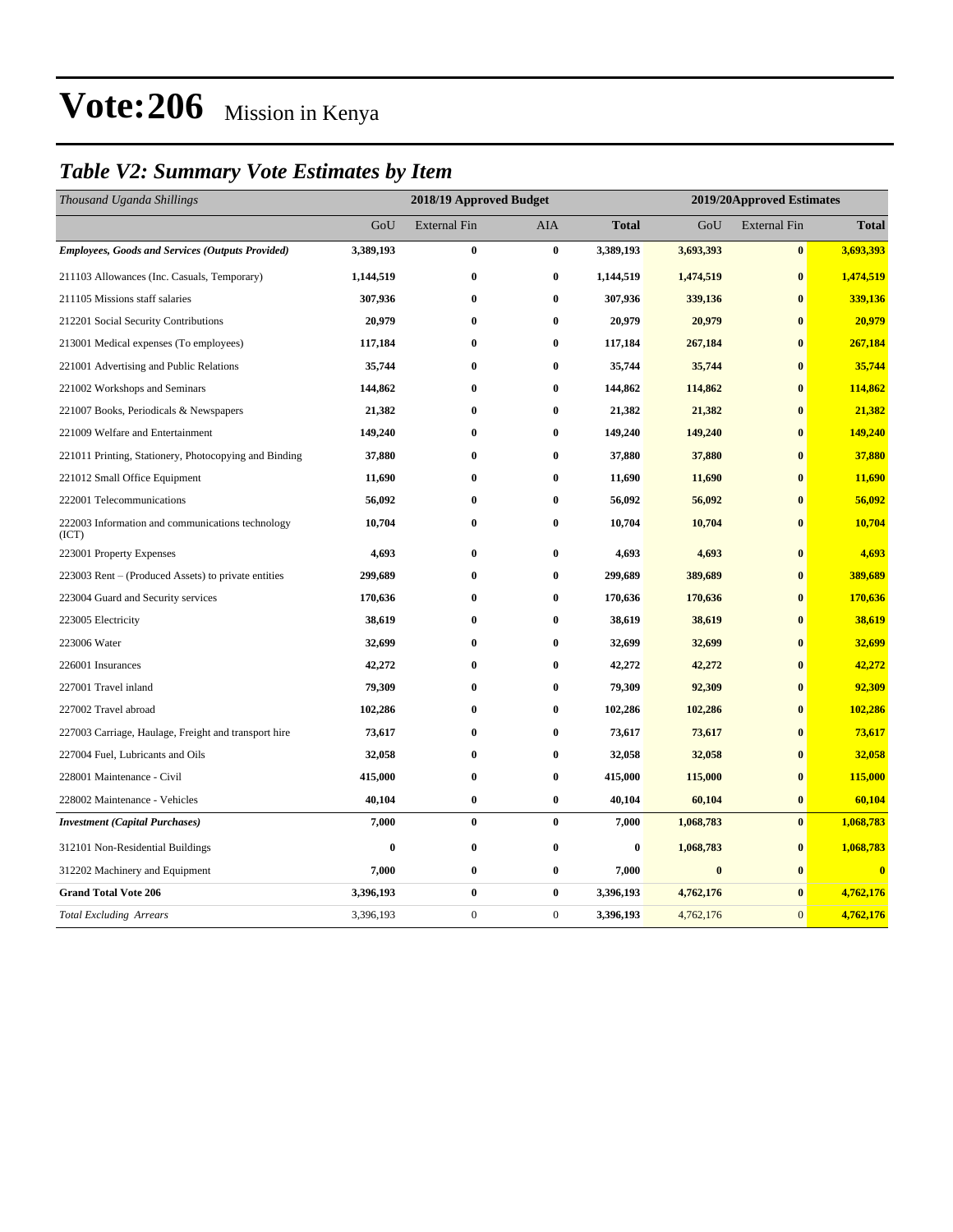### *Table V3: Detailed Estimates by Programme, Sub Programme, Output and Item*

#### *Programme :1652 Overseas Mission Services*

*Recurrent Budget Estimates*

#### **SubProgramme 01 Headquarters Nairobi**

| Thousand Uganda Shillings                                            | 2018/19 Approved Budget |                  |                  | 2019/20 Approved Estimates |                       |              |                 |
|----------------------------------------------------------------------|-------------------------|------------------|------------------|----------------------------|-----------------------|--------------|-----------------|
| <b>Outputs Provided</b>                                              | Wage                    | Non Wage         | AIA              | <b>Total</b>               | Wage                  | Non Wage     | <b>Total</b>    |
| <b>Output 165201 Cooperation frameworks</b>                          |                         |                  |                  |                            |                       |              |                 |
| 211103 Allowances (Inc. Casuals, Temporary)                          | $\boldsymbol{0}$        | 1,134,519        | $\boldsymbol{0}$ | 1,134,519                  | $\mathbf{0}$          | 1,464,519    | 1,464,519       |
| 211105 Missions staff salaries                                       | 307,936                 | $\boldsymbol{0}$ | $\mathbf{0}$     | 307,936                    | 339,136               | $\mathbf{0}$ | 339,136         |
| 212201 Social Security Contributions                                 | $\boldsymbol{0}$        | 20,979           | $\mathbf{0}$     | 20,979                     | $\mathbf{0}$          | 20,979       | 20,979          |
| 213001 Medical expenses (To employees)                               | $\boldsymbol{0}$        | 117,184          | $\mathbf{0}$     | 117,184                    | $\boldsymbol{0}$      | 267,184      | 267,184         |
| 221002 Workshops and Seminars                                        | $\mathbf{0}$            | 10,000           | $\mathbf{0}$     | 10,000                     | $\boldsymbol{0}$      | 10,000       | 10,000          |
| 221007 Books, Periodicals & Newspapers                               | $\boldsymbol{0}$        | 9,382            | $\mathbf{0}$     | 9,382                      | $\boldsymbol{0}$      | 9,382        | 9,382           |
| 221009 Welfare and Entertainment                                     | $\boldsymbol{0}$        | 18,472           | $\mathbf{0}$     | 18,472                     | $\mathbf{0}$          | 73,768       | 73,768          |
| 223003 Rent – (Produced Assets) to private entities                  | $\boldsymbol{0}$        | 152,755          | $\mathbf{0}$     | 152,755                    | $\boldsymbol{0}$      | 242,755      | 242,755         |
| 223004 Guard and Security services                                   | $\boldsymbol{0}$        | 167,636          | $\mathbf{0}$     | 167,636                    | $\boldsymbol{0}$      | 167,636      | 167,636         |
| 227001 Travel inland                                                 | $\mathbf{0}$            | 71,957           | $\boldsymbol{0}$ | 71,957                     | $\boldsymbol{0}$      | 84,957       | 84,957          |
| 227002 Travel abroad                                                 | $\boldsymbol{0}$        | 90,106           | $\mathbf{0}$     | 90,106                     | $\boldsymbol{0}$      | 90,106       | 90,106          |
| 227003 Carriage, Haulage, Freight and transport hire                 | $\boldsymbol{0}$        | 73,617           | $\boldsymbol{0}$ | 73,617                     | $\mathbf{0}$          | 73,617       | 73,617          |
| 227004 Fuel, Lubricants and Oils                                     | 0                       | 27,498           | $\mathbf{0}$     | 27,498                     | $\boldsymbol{0}$      | 27,498       | 27,498          |
| 228001 Maintenance - Civil                                           | $\boldsymbol{0}$        | 400,000          | $\mathbf{0}$     | 400,000                    | $\boldsymbol{0}$      | 100,000      | 100,000         |
| 228002 Maintenance - Vehicles                                        | $\boldsymbol{0}$        | 40,104           | $\boldsymbol{0}$ | 40,104                     | $\mathbf{0}$          | 60,104       | 60,104          |
| <b>Total Cost of Output 01</b>                                       | 307,936                 | 2,334,208        | 0                | 2,642,145                  | 339,136               | 2,692,504    | 3,031,640       |
| <b>Output 165202 Consulars services</b>                              |                         |                  |                  |                            |                       |              |                 |
| 221001 Advertising and Public Relations                              | $\boldsymbol{0}$        | 9,068            | $\boldsymbol{0}$ | 9,068                      | $\boldsymbol{0}$      | 9,068        | 9,068           |
| 221002 Workshops and Seminars                                        | $\boldsymbol{0}$        | 6,292            | $\mathbf{0}$     | 6,292                      | $\mathbf{0}$          | 6,292        | 6,292           |
| 221009 Welfare and Entertainment                                     | $\boldsymbol{0}$        | 57,000           | $\boldsymbol{0}$ | 57,000                     | $\boldsymbol{0}$      | 57,000       | 57,000          |
| 221011 Printing, Stationery, Photocopying and Binding                | $\boldsymbol{0}$        | 33,400           | $\mathbf{0}$     | 33,400                     | $\boldsymbol{0}$      | 33,400       | 33,400          |
| 221012 Small Office Equipment                                        | $\boldsymbol{0}$        | 8,190            | $\mathbf{0}$     | 8,190                      | $\boldsymbol{0}$      | 8,190        | 8,190           |
| 222001 Telecommunications                                            | $\boldsymbol{0}$        | 51,892           | $\boldsymbol{0}$ | 51,892                     | $\boldsymbol{0}$      | 51,892       | 51,892          |
| 222003 Information and communications technology (ICT)               | $\boldsymbol{0}$        | 6,704            | $\mathbf{0}$     | 6,704                      | $\boldsymbol{0}$      | 6,704        | 6,704           |
| 223001 Property Expenses                                             | $\boldsymbol{0}$        | 4,693            | $\mathbf{0}$     | 4,693                      | $\boldsymbol{0}$      | 4,693        | 4,693           |
| 223003 Rent - (Produced Assets) to private entities                  | $\mathbf{0}$            | 146,934          | $\mathbf{0}$     | 146,934                    | $\mathbf{0}$          | 146,934      | 146,934         |
| 223005 Electricity                                                   | $\boldsymbol{0}$        | 38,619           | $\boldsymbol{0}$ | 38,619                     | $\mathbf{0}$          | 38,619       | 38,619          |
| 223006 Water                                                         | $\boldsymbol{0}$        | 32,699           | $\boldsymbol{0}$ | 32,699                     | $\mathbf{0}$          | 32,699       | 32,699          |
| 226001 Insurances                                                    | $\overline{0}$          | 42,272           | $\mathbf{0}$     | 42,272                     | $\mathbf{0}$          | 42,272       | 42,272          |
| 228001 Maintenance - Civil                                           | $\boldsymbol{0}$        | 15,000           | $\boldsymbol{0}$ | 15,000                     | $\boldsymbol{0}$      | 15,000       | 15,000          |
| <b>Total Cost of Output 02</b>                                       | 0                       | 452,763          | 0                | 452,763                    | $\boldsymbol{\theta}$ | 452,763      | <u>452,763 </u> |
| Output 165204 Promotion of trade, tourism, education, and investment |                         |                  |                  |                            |                       |              |                 |
| 211103 Allowances (Inc. Casuals, Temporary)                          | $\overline{0}$          | 10,000           | $\boldsymbol{0}$ | 10,000                     | $\mathbf{0}$          | 10,000       | 10,000          |
| 221001 Advertising and Public Relations                              | $\boldsymbol{0}$        | 26,676           | $\boldsymbol{0}$ | 26,676                     | $\mathbf{0}$          | 26,676       | 26,676          |
| 221002 Workshops and Seminars                                        | $\boldsymbol{0}$        | 128,570          | $\boldsymbol{0}$ | 128,570                    | $\boldsymbol{0}$      | 98,570       | 98,570          |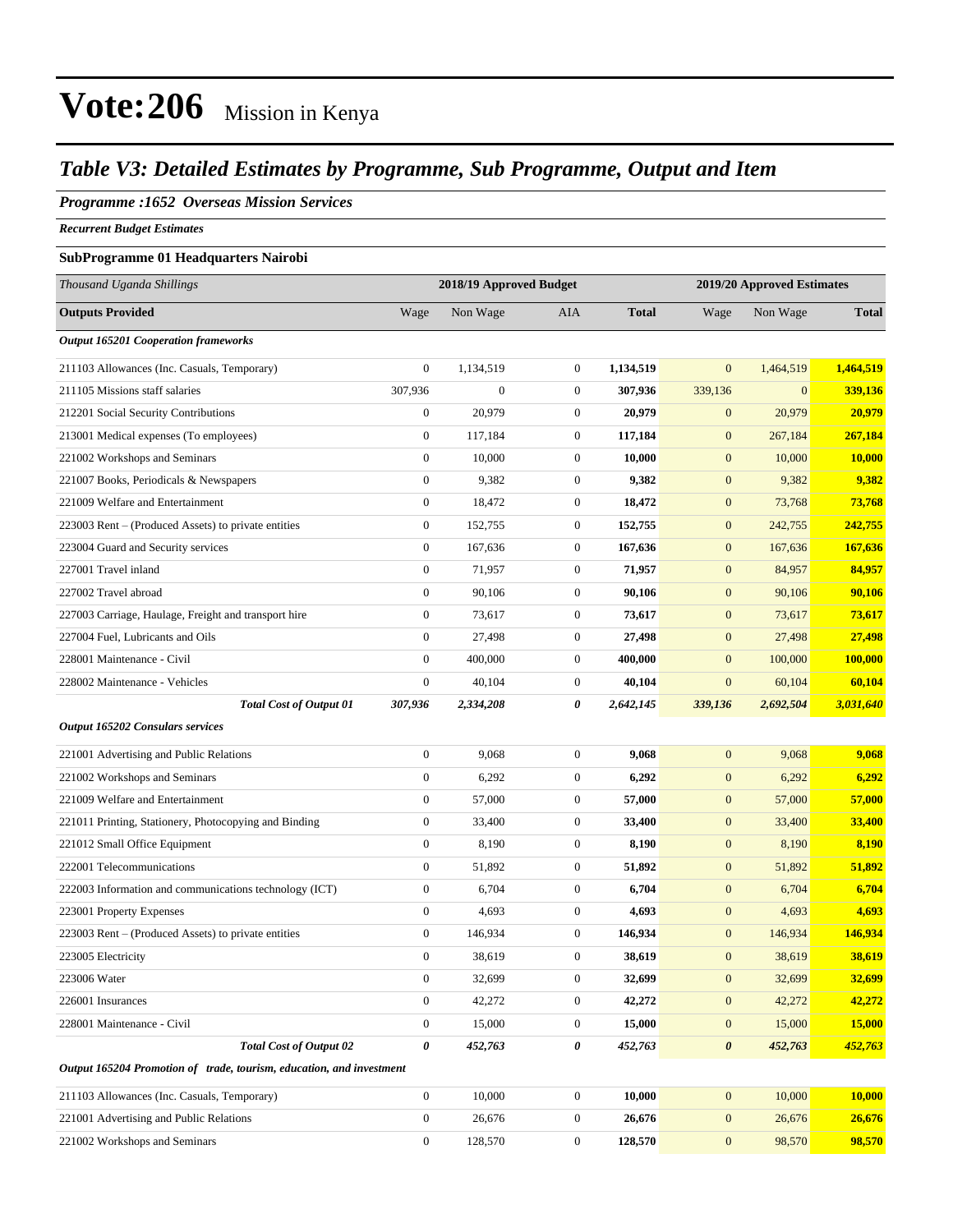| 221007 Books, Periodicals & Newspapers                 | $\mathbf{0}$ | 12,000    | 0            | 12,000    | $\mathbf{0}$          | 12,000    | 12,000    |
|--------------------------------------------------------|--------------|-----------|--------------|-----------|-----------------------|-----------|-----------|
| 221009 Welfare and Entertainment                       | $\mathbf{0}$ | 73,768    | $\Omega$     | 73,768    | $\mathbf{0}$          | 18,472    | 18,472    |
| 221011 Printing, Stationery, Photocopying and Binding  | $\mathbf{0}$ | 4,480     | $\mathbf{0}$ | 4,480     | $\mathbf{0}$          | 4,480     | 4,480     |
| 221012 Small Office Equipment                          | $\mathbf{0}$ | 3,500     | $\mathbf{0}$ | 3,500     | $\mathbf{0}$          | 3,500     | 3,500     |
| 222001 Telecommunications                              | $\mathbf{0}$ | 4,200     | $\Omega$     | 4,200     | $\mathbf{0}$          | 4,200     | 4,200     |
| 222003 Information and communications technology (ICT) | $\mathbf{0}$ | 4,000     | $\mathbf{0}$ | 4,000     | $\mathbf{0}$          | 4,000     | 4,000     |
| 223004 Guard and Security services                     | $\Omega$     | 3,000     | $\Omega$     | 3,000     | $\mathbf{0}$          | 3,000     | 3,000     |
| 227001 Travel inland                                   | $\mathbf{0}$ | 7,352     | $\mathbf{0}$ | 7,352     | $\mathbf{0}$          | 7,352     | 7,352     |
| 227002 Travel abroad                                   | $\mathbf{0}$ | 12,180    | $\mathbf{0}$ | 12,180    | $\mathbf{0}$          | 12,180    | 12,180    |
| 227004 Fuel, Lubricants and Oils                       | $\Omega$     | 4,560     | $\Omega$     | 4,560     | $\mathbf{0}$          | 4,560     | 4,560     |
| <b>Total Cost of Output 04</b>                         | 0            | 294,286   | 0            | 294,286   | $\boldsymbol{\theta}$ | 208,990   | 208,990   |
| <b>Total Cost Of Outputs Provided</b>                  | 307,936      | 3,081,256 | $\bf{0}$     | 3,389,193 | 339,136               | 3,354,256 | 3,693,393 |
| <b>Total Cost for SubProgramme 01</b>                  | 307,936      | 3,081,256 | 0            | 3,389,193 | 339,136               | 3,354,256 | 3,693,393 |
| <b>Total Excluding Arrears</b>                         | 307,936      | 3,081,256 | $\mathbf{0}$ | 3,389,193 | 339,136               | 3,354,256 | 3,693,393 |

*Development Budget Estimates*

#### **Project 0892 Strengthening Mission in Kenya**

| Thousand Uganda Shillings                                            | 2018/19 Approved Budget       |                     |              |              | 2019/20 Approved Estimates |                        |                       |  |
|----------------------------------------------------------------------|-------------------------------|---------------------|--------------|--------------|----------------------------|------------------------|-----------------------|--|
| <b>Capital Purchases</b>                                             | <b>GoU Dev't External Fin</b> |                     | <b>AIA</b>   | <b>Total</b> |                            | GoU Dev't External Fin | <b>Total</b>          |  |
| Output 165272 Government Buildings and Administrative Infrastructure |                               |                     |              |              |                            |                        |                       |  |
| 312101 Non-Residential Buildings                                     | $\mathbf{0}$                  | $\overline{0}$      | $\mathbf{0}$ | $\bf{0}$     | 1,068,783                  | $\overline{0}$         | 1,068,783             |  |
| Total Cost Of Output 165272                                          | 0                             | 0                   | 0            | 0            | 1,068,783                  | $\boldsymbol{\theta}$  | 1,068,783             |  |
| Output 165277 Purchase of Specialised Machinery and Equipment        |                               |                     |              |              |                            |                        |                       |  |
| 312202 Machinery and Equipment                                       | 7,000                         | 0                   | $\mathbf{0}$ | 7,000        | $\mathbf{0}$               | $\mathbf{0}$           | $\mathbf{0}$          |  |
| <b>Total Cost Of Output 165277</b>                                   | 7,000                         | 0                   | 0            | 7,000        | $\boldsymbol{\theta}$      | $\boldsymbol{\theta}$  | $\boldsymbol{\theta}$ |  |
| <b>Total Cost for Capital Purchases</b>                              | 7,000                         | 0                   | $\mathbf{0}$ | 7,000        | 1,068,783                  | $\overline{0}$         | 1,068,783             |  |
| <b>Total Cost for Project: 0892</b>                                  | 7,000                         | $\overline{0}$      | $\mathbf{0}$ | 7,000        | 1,068,783                  | $\overline{0}$         | 1,068,783             |  |
| <b>Total Excluding Arrears</b>                                       | 7,000                         | $\overline{0}$      | $\mathbf{0}$ | 7,000        | 1,068,783                  | $\overline{0}$         | 1,068,783             |  |
|                                                                      | GoU                           | <b>External Fin</b> | <b>AIA</b>   | <b>Total</b> | GoU                        | <b>External Fin</b>    | <b>Total</b>          |  |
| <b>Total Cost for Programme 52</b>                                   | 3,396,193                     | 0                   | $\bf{0}$     | 3,396,193    | 4,762,176                  | $\bf{0}$               | 4,762,176             |  |
| <b>Total Excluding Arrears</b>                                       | 3,396,193                     | 0                   | $\mathbf{0}$ | 3,396,193    | 4,762,176                  | $\overline{0}$         | 4,762,176             |  |
|                                                                      | GoU                           | <b>External Fin</b> | <b>AIA</b>   | <b>Total</b> | GoU                        | <b>External Fin.</b>   | <b>Total</b>          |  |
| <b>Grand Total for Vote 206</b>                                      | 3,396,193                     | 0                   | $\mathbf{0}$ | 3,396,193    | 4,762,176                  | $\bf{0}$               | 4,762,176             |  |
| <b>Total Excluding Arrears</b>                                       | 3,396,193                     | $\overline{0}$      | $\mathbf{0}$ | 3,396,193    | 4,762,176                  | $\overline{0}$         | 4,762,176             |  |